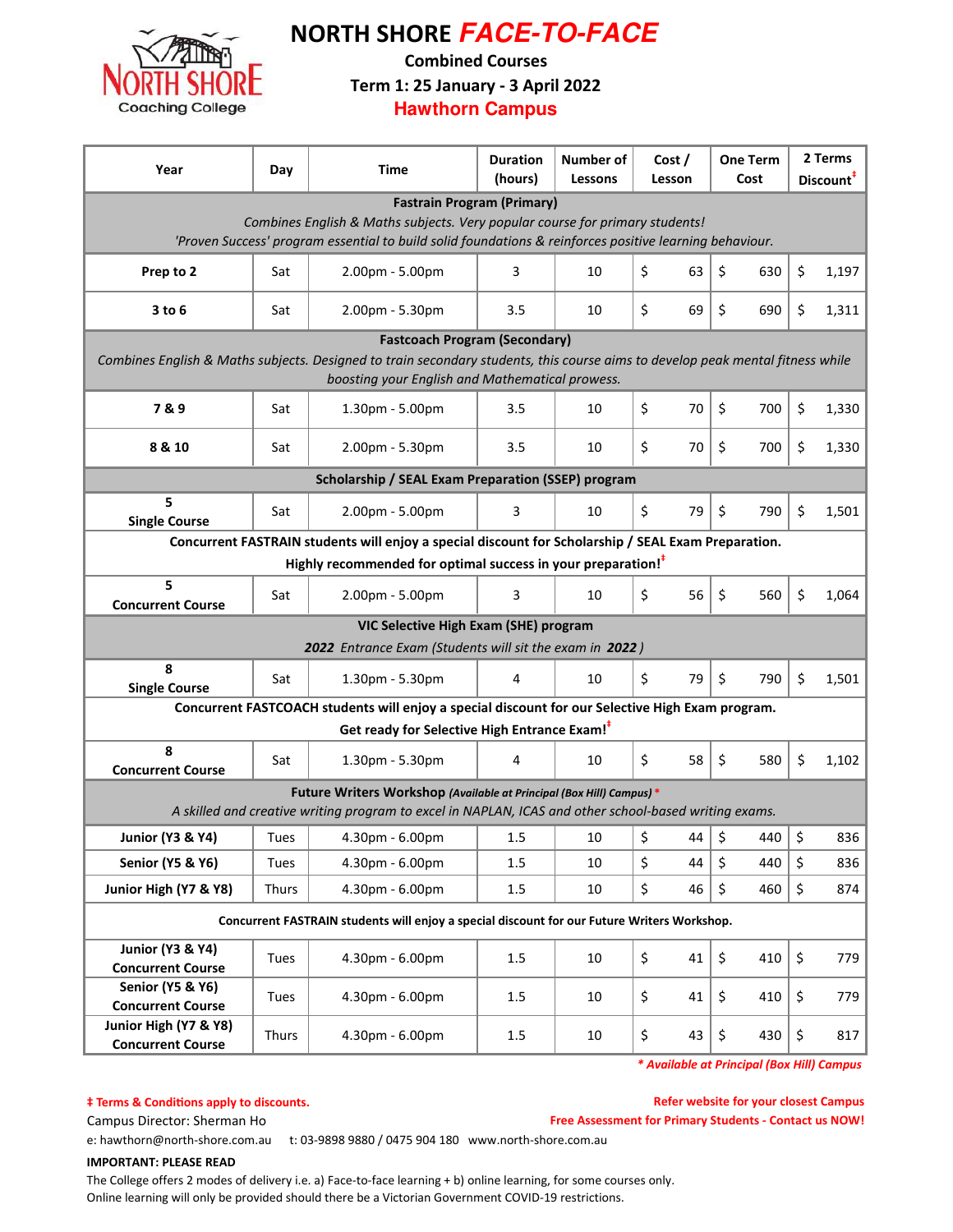

# NORTH SHORE **FACE-TO-FACE**

### Single Subjects Term 1: 25 January - 3 April 2022 **Hawthorn Campus**

| Year                     | <b>Subject</b>                                                            | Day | <b>Time</b>     | (Hours)        | Duration Number of<br>Lessons | Cost /<br>Lesson | <b>One Term</b><br>Cost |     | 2 Terms<br>Discount <sup>#</sup> |  |  |
|--------------------------|---------------------------------------------------------------------------|-----|-----------------|----------------|-------------------------------|------------------|-------------------------|-----|----------------------------------|--|--|
|                          | Primary (Prep to Year 6)                                                  |     |                 |                |                               |                  |                         |     |                                  |  |  |
| Prep to 2                | <b>English</b>                                                            | Sat | 3.00pm - 5.00pm | 1.5            | 10                            | \$<br>49         | $\zeta$                 | 490 | $\zeta$<br>931                   |  |  |
|                          | <b>Maths / General Ability</b>                                            | Sat | 2.00pm - 3.30pm |                |                               |                  |                         |     |                                  |  |  |
| $3$ to $6$               | <b>English</b>                                                            | Sat | 3.30pm - 5.30pm | $\overline{2}$ | 10                            | \$<br>55         | $\zeta$                 | 550 | \$1,045                          |  |  |
|                          | <b>Maths / General Ability</b>                                            | Sat | 2.00pm - 3.30pm | 1.5            | 10                            | \$<br>51         | $\zeta$                 | 510 | \$<br>969                        |  |  |
| Secondary (Year 7 to 10) |                                                                           |     |                 |                |                               |                  |                         |     |                                  |  |  |
| $\overline{\mathbf{z}}$  | <b>English</b>                                                            | Sat | 3.30pm - 5.00pm | 1.5            | 10                            | \$<br>51         | $\zeta$                 | 510 | \$<br>969                        |  |  |
|                          | Maths / Science                                                           | Sat | 1.30pm - 3.30pm | $\overline{2}$ | 10                            | \$<br>56         | \$                      | 560 | \$1,064                          |  |  |
|                          | Includes bonus material - Selective High Trial Exams for English & Maths! |     |                 |                |                               |                  |                         |     |                                  |  |  |
| 8 & 10                   | <b>English</b>                                                            | Sat | 2.00pm - 3.30pm | 1.5            | 10                            | \$<br>51         | \$                      | 510 | \$<br>969                        |  |  |
|                          | Maths / Science (8 only)                                                  | Sat | 3.30pm - 5.30pm | $\overline{2}$ | 10                            | \$<br>56         | $\zeta$                 | 560 | \$1,064                          |  |  |
| 9                        | <b>English</b>                                                            | Sat | 3.30pm - 5.00pm | 1.5            | 10                            | \$<br>51         | $\zeta$                 | 510 | \$<br>969                        |  |  |
|                          | <b>Maths</b>                                                              | Sat | 1.30pm - 3.30pm | $\overline{2}$ | 10                            | \$<br>56         | $\zeta$                 | 560 | \$1,064                          |  |  |

### $‡$  Terms & Conditions apply to discounts.

Refer website for your closest Campus

Free Assessment for Primary Students - Contact us NOW!

Campus Director: Sherman Ho

e: hawthorn@north-shore.com.au t: 03-9898 9880 / 0475 904 180 www.north-shore.com.au

#### IMPORTANT: PLEASE READ

The College offers 2 modes of delivery i.e. a) Face-to-face learning + b) online learning, for some courses only. Online learning will only be provided should there be a Victorian Government COVID-19 restrictions.